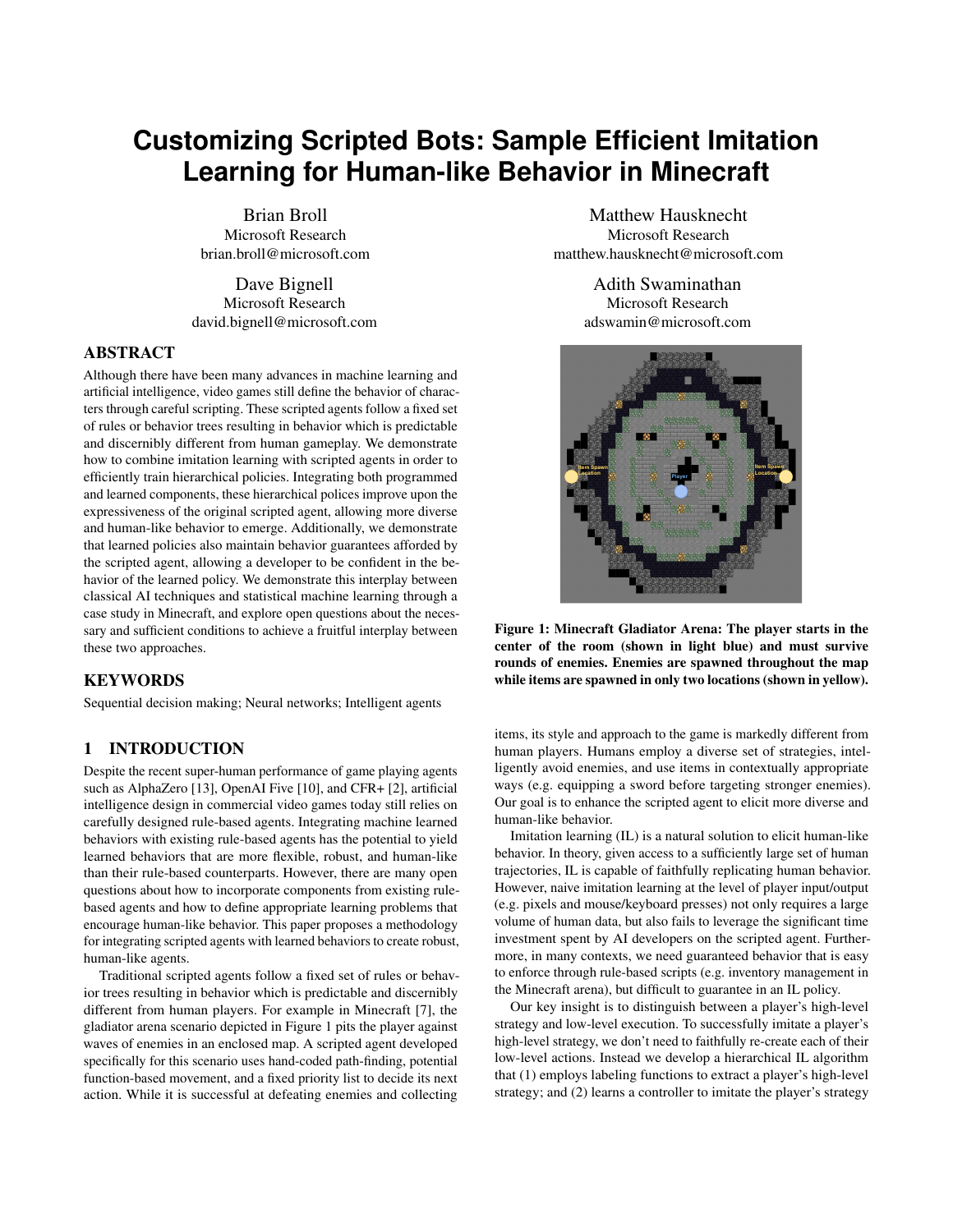using subroutines recycled from the scripted agent. The complementary strengths of IL for high-level strategy and scripting for low-level execution combined in this way yield sample-efficient and human-like behavior. In a case study in Minecraft, this hybrid algorithm exhibits significantly more diverse strategies and human-like behavior than the baseline scripted agent using just 33 trajectories collected from non-expert players. The Minecraft Arena scenario, the scripted bot, anonymized human gameplay data and code to reproduce our hybrid bot, as well as videos showing its diverse human-like behavior are available online at [https:](https://sites.google.com/view/customizing-scripted-agents) [//sites.google.com/view/customizing-scripted-agents.](https://sites.google.com/view/customizing-scripted-agents)

## 2 RELATED WORK

Scripted behaviors have a long and rich history of use in video game AI [\[11\]](#page-6-4); the most common approaches use hierarchical state machines and behavior trees. However, making these approaches more robust to emergent player behavior or elicit more human-like behavior can often take many thousands of man-hours [\[3\]](#page-6-5). This has spurred research in using machine learning techniques to speed up or replace traditional game AI (see [\[4\]](#page-6-6) for a survey). Most of these techniques have focused on replacing the scripted behavior entirely. Instead of replacing the scripted agent, we recognize that there are many situations where scripted behaviors can be desirable and focus on fruitfully combining learned and scripted components. The closest in spirit to our work is dynamic scripting, an approach which combines ML and rules in an adaptive way as the player plays a game [\[14\]](#page-6-7). In dynamic scripting, a rule-based policy is created by the weighted sampling of rules from a rulebase. Weights for the rules are given by a value function trained from the reward signal observed from interactions in the game. Our approach however is a "top-down" approach that utilizes hierarchical IL to control scripted behavior – this design choice is more suitable than dynamic scripting whenever a scripted agent already exists.

Our approach builds on the rich literature on hierarchical IL [\[8\]](#page-6-8) to achieve sample efficient learning. However, our "lower-level" policies arise as a consequence of the scripted behavior that may not match human behavior; this introduces novel challenges for hierarchical imitation learning that does not arise when lower-level policies are learned jointly, via e.g. reinforcement learning.

To address the mismatch between the low-level actions such as mouse movements present in player trajectories and the high-level behavior exposed by subroutines in the scripted agent, we borrow ideas from behavior cloning from observations and imitation learning from only states [\[9,](#page-6-9) [15,](#page-6-10) [16\]](#page-6-11). The core idea in these approaches is to learn a model that maps from observed state transitions to impute agent's actions that can cause the transition. We instead employ labeling functions to impute high-level strategic targets from player trajectories. A target is an entity in the world with which the player is trying to interact, such as an enemy to attack or an item to pick up. Player trajectories however do not, by default, have annotations that tell us the player's intended target; so we must infer the targets through other means. Labeling functions [\[12\]](#page-6-12) are a data programming technique where domain heuristics are expressed in a program used to label data. They have been used successfully to bootstrap large training sets via weak supervision for classification tasks like knowledge base slot-filling; to our knowledge, our work is the first

extension of their application to sequential decision-making tasks. In doing so, we employ a novel policy architecture to learn from the weak supervision provided by these functions – our policies use an LSTM to summarize long sequences of states like in DRQN [\[5\]](#page-6-13) and employ shared weights and dynamic computation graphs as in DRRN [\[6\]](#page-6-14).

## 3 A CASE STUDY IN MINECRAFT

We conducted experiments within the Minecraft Gladiator Arena using Malmo [\[7\]](#page-6-3). The Gladiator Arena is a survival game in which the player is spawned in a large room and must survive multiple rounds of combat, where various enemies and items are spawned throughout the map in each round. The items include weapons like swords and bows, armor, and health that assist the player in defeating enemies. Enemies have different types of attack such as melee (Zombie), ranged (Skeleton, Blaze), and self-destructive attacks (Creeper). Generally, the number and difficulty of the enemies increase as the levels progress.

In this specific scenario, we collected 33 human demonstrations from players of different skill levels. Across these trajectories we observed a variety of strategies employed by the players (both successful and unsuccessful). Strategies include user preference for ranged versus melee weapons and different combat styles. Another interesting dimension of playstyle among the collected human trajectories is the various strategies for collecting items or attacking enemies: some players preferred to directly attack enemies, while others would hide and collect items in order to fight more effectively.

<span id="page-1-0"></span>

Figure 2: A scripted agent for playing the Arena challenge. The agent consists of five subroutines: attacking, selecting the current target, managing the inventory, turning, and movement. Shaded in dark grey, the Select Target subroutine is replaced with a learned controller.

Scripted Agent: In contrast to human players, the scripted agent depicted in Figure [2](#page-1-0) uses hand-coded subroutines to perform lowlevel pathfinding, inventory management, combat, and target selection. Specifically, the scripted agent always attacks if an enemy is within melee range. Next, it always interacts with its inventory to equip the strongest available armor and weapon, to use any items which restore health if needed, and to discard any undesirable items. Finally the SelectTarget subroutine (Figure [2\)](#page-1-0) selects the next target to move toward in the level such as a weapon or enemy. The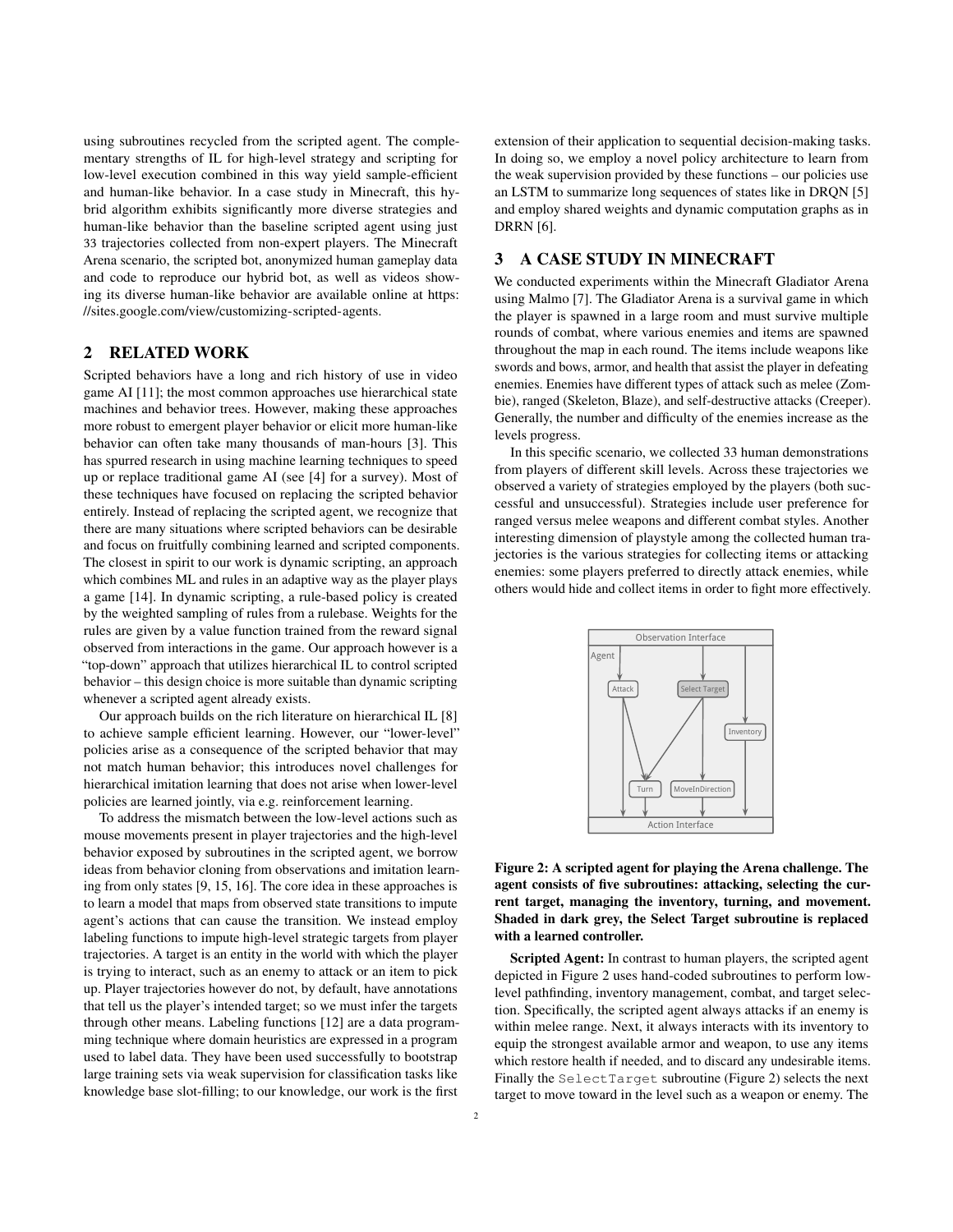default SelectTarget subroutine uses a static ranking over all possible entities to choose the next target.

Movement: The movement of the scripted agent is determined using potential functions [\[1\]](#page-6-15) which repel the agent from enemies and static obstacles and attract the agent to its desired target. If there are no targets present, the agent is attracted to "home squares" at the top and bottom of the arena. Finally, regardless of target, if there is an enemy that is getting close to being within attack range, the bot faces toward the enemy.

#### 3.1 Defining a Learned Controller

Within the context of the Arena, the scripted agent, and the behaviors observed in the human trajectories, we create a learned controller to replace the SelectTarget subroutine in the original scripted agent (shown in Figure [2\)](#page-1-0). Of the various subroutines present in the scripted agent, we chose to replace SelectTarget because highlevel target selection maps well onto the space of human strategies and can naturally be used to describe the strategies employed by different human players. In particular, much of the diversity in human behavior can be explained by describing which entities they decide to interact with and the order in which they collected items and attacked enemies.

# 3.2 Deriving Supervision from Player Trajectories

To construct the training data from player trajectories, we must impute targets for the SelectTarget controller. There are many conceptually valid ways of doing this:

Trajectory Matching: The first and simplest approach relies on some way to measure similarity between two gameplay trajectories. At any game state in a player trajectory, we can impute every possible target and collect how the scripted agent continues from that state. Then, the behavior that is closest to the human continuation is chosen according to the similarity metric and the corresponding target is imputed. In situations where humans and agents use different action APIs to interact with the game, the similarity can be computed using just the game observations collected in the trajectories. This approach is a non-starter because it is computationally infeasible and relies heavily on a robust similarity metric – coding or learning the similarity metric can be harder than training the controller!

Inverse Modeling: The second approach relies on learning an inverse model [\[16\]](#page-6-11). Suppose we randomly perturb the targets selected by the agent and collect the resulting bot behaviors. On this dataset, the targets are known and a model can be trained to predict the targets given observations as context. However, there is no correspondence with human trajectories during training – so it is unlikely that the trained model generalizes to impute good targets on human trajectories. This approach is also computationally expensive – having to randomize over all possible target manipulations to construct a bot dataset is very expensive when what we want are the targets that roughly correspond to human gameplay.

Labeling Functions: Our approach is computationally cheap, naturally achieves correspondence with human trajectories, and doesn't require a hard-to-learn similarity metric. We use labeling functions [\[12\]](#page-6-12) to impute targets for the SelectTarget controller. At any game state in a player trajectory, the labeling function takes the human continuation from that state as input. The length of the

future states is a hyper-parameter  $\delta$ : this hyper-parameter is set to approximate the maximum frequency of target changes in a player trajectory. The output of the labeling function serves as the target that the learned controller must predict. Consequently, if  $\delta$  is small then we require a more fine-grained alignment between the game observations a bot might see if it continued from a state and what the player experiences from that state.

Concretely, the labeling function observes the player's position across  $\delta$  time-steps and infers the target to be the entity that the player moved furthest toward. The player's displacement from  $s_i$ to  $s_{i+\delta}$  is computed and projected onto the displacement between<br>the player and each possible entity. The entity to which the player the player and each possible entity. The entity to which the player moved most toward is then considered the target. Because human players aren't always moving towards a target (in fact sometimes they aren't moving at all), we introduced an additional target "self," which indicates that the player is stationary during the  $\delta$  time-steps. Throughout the paper,  $\delta$  was set to 10 frames (0.5 seconds). Thus, our labeling function provides a weak supervisory signal that approximates the target that a player may be going after at the given state, by peeking <sup>0</sup>.<sup>5</sup> seconds into the future.

#### 3.3 Training the Controller

After labeling the human trajectories, the controller is then trained using behavior cloning to imitate the targets imputed by the labeling function. In order to capture sufficient context to represent human behavior, the learned controller is a recurrent neural network which selects the current target from the list of valid entities at the given state. The neural network architecture accepts two variable length inputs, the observation sequence *O* and the valid entities  $e_0 \ldots e_n$ extracted from the final observation (shown in Figure [3\)](#page-2-0). The encoder LSTM *A*, generates a fixed size embedding of the given trajectory of observations. This embedding, *z*, is then concatenated with each valid entity and provided as input to the target evaluator, *B*. Finally, the logits computed for the entities are converted to a valid probability distribution via the softmax layer.

This dynamic architecture was necessary since the number of and type of targets can change from step to step.

<span id="page-2-0"></span>



*3.3.1 State and Entity Representation.* The states were represented by the internal game state encoded to include the number of entities killed, damage taken, damage dealt, life, score, and player orientation. The states also included counts of the numbers of items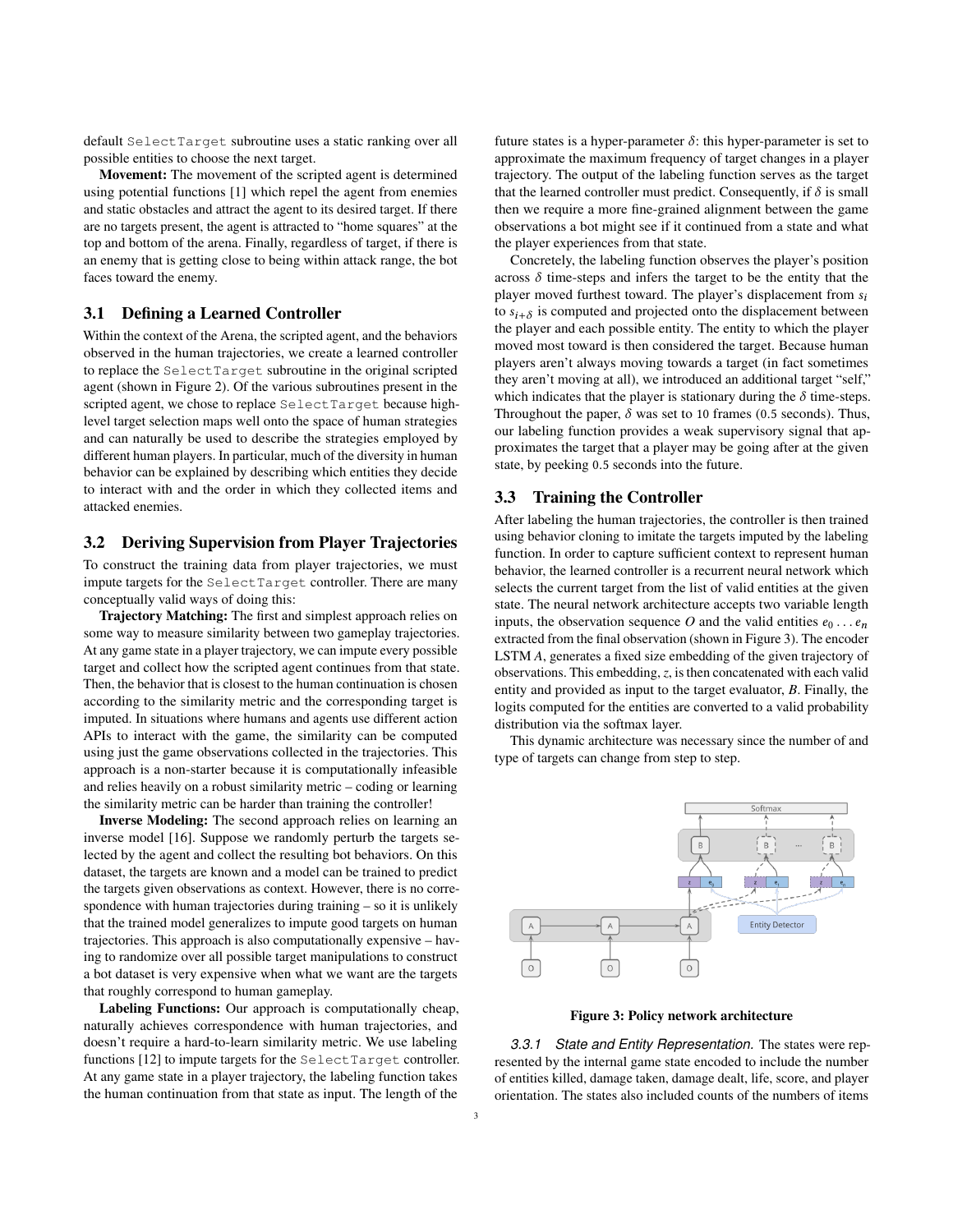and entities in different regions of the map. Entities were encoded using orientation, health, and a one-hot encoding for the entity type.

*3.3.2 Training.* Mini-batches were stratified by the total number of valid entities in the last state of the sequence to ensure that the valid entity count was fixed for each mini-batch. The datasets were resampled to address class imbalance  $(45\% \text{ of the samples were})$ labeled "self"). The policy was trained for  $50,000$  iterations ( $\tilde{8}5$ epochs) using a batch size of 128 and a sequence length of 25. The learning rate was <sup>0</sup>.<sup>00001</sup> for the ADAM optimizer. The training, validation, and testing datasets were created using a 70/20/10 split of the human trajectories and were sampled to preserve the distribution of classes. Code to replicate training of our controller is available online at [https://sites.google.com/view/customizing-scripted-agents.](https://sites.google.com/view/customizing-scripted-agents)

#### 3.4 Summary of the Approach

For reference, the approach used in vanilla imitation learning is shown in Figure [4.](#page-3-0) In vanilla imitation learning, the objective is to learn the direct policy (shown in dark blue) which maps the states to the agent actions given the human demonstrations. In the proposed approach, a learned controller is introduced into an existing scripted agent to allow us to leverage both the flexibility of imitation learning and the behavioral guarantees afforded by the remaining scripted logic. A labeling function is defined to derive a weak supervisory signal from the human demonstrations. The targets imputed by the labeling function are used to train the SelectTarget controller via behavior cloning. As the target space is much smaller than the original agent action space, the sample complexity of the imitation learning problem is reduced and becomes tractable while needing fewer human demonstrations. After we have trained the controller, we then use the hybrid agent to emit actions when being driven by the targets selected by the controller.

<span id="page-3-0"></span>

Figure 4: An overview of the approach to perform sample efficient imitation learning leveraging an existing scripted agent. The standard approach to imitation learning is also shown for reference.

#### 4 EMPIRICAL EVALUATION

We conduct extensive experiments to test the performance of the hybrid agent using a learned controller and scripted subroutines across several dimensions.

- (1) Does the learned controller generalize to select good targets on a held out set of human trajectories? [Section [4.1\]](#page-3-1)
- (2) Does the hybrid agent exhibit more diverse and human-like behavior? Section [4.2](#page-3-2) compares the distribution of different strategies used during the first round of the Arena scenario. Section [4.4](#page-4-0) compares the aggregate environment occupancy of the player across trajectories generated from both bots and the human.
- (3) Can we get guaranteed behavior from the hybrid agent just like we can from the scripted agent? [Section [4.3\]](#page-4-1)
- How does the mismatch between humans' low-level behavior and the scripted subroutines affect the bot's overall performance in the Arena scenario? [Section [4.5\]](#page-5-0)

# <span id="page-3-1"></span>4.1 Does the Controller Generalize Across Human Trajectories?

Evaluation is performed by executing the policy network both on fixed length sequences as well as using all previous observations. When using all previous observations, we expect the controller to struggle since it must remember the salient information from state sequences in its LSTM units. As a baseline, we present the performance of both random guessing and the scripted agent's target selection logic for selecting the current human target as imputed by the labeling function on the test set. Random guessing results in an accuracy of 5.15% whereas the original scripted target selection logic has an accuracy of 13.65%. The learned script-controller has an overall accuracy of 73% when evaluated on fixed length ( $N = 25$ ) sequences and 60% when evaluated using all prior observations. These accuracies mean the controller more closely matches the human target selection than the original scripted agent.

This suggests that the learned controller is indeed able to identify the target a player is likely to go after given the recent gameplay context, when evaluated in the kinds of situations a player might face.

#### <span id="page-3-2"></span>4.2 Are the Agent's Strategies Diverse?

In this section, we evaluate the distribution of strategies used by the original agent, hybrid agent, and human players. In this context, a strategy is considered to be the order in which the player collects (or discards) any items and kills the enemies. To simplify the exposition, we only report the strategy of the player during the first round.

In the first round of the Arena, there are two items and three enemies spawned. The items include a "Stone Sword" and an "Iron Chestplate" and all three enemies are zombies which have a melee attack but no ranged attacks. One common strategy among the human trajectories was to first collect the sword then kill all the enemies. Conversely, the original scripted agent always prioritizes collecting the items then returns to an open portion of the map and fights the zombies. Although this is the default behavior of the scripted agent, stochasticity in the environment and its ability to fight any enemy within range sometimes results in enemies being killed while it is trying to collect the items.

Figure [5](#page-4-2) shows the distribution of strategies for the first round among the collected human demonstrations (in the distribution on the left). This shows that the most common strategy was to first collect the sword and then kill all the enemies. There were also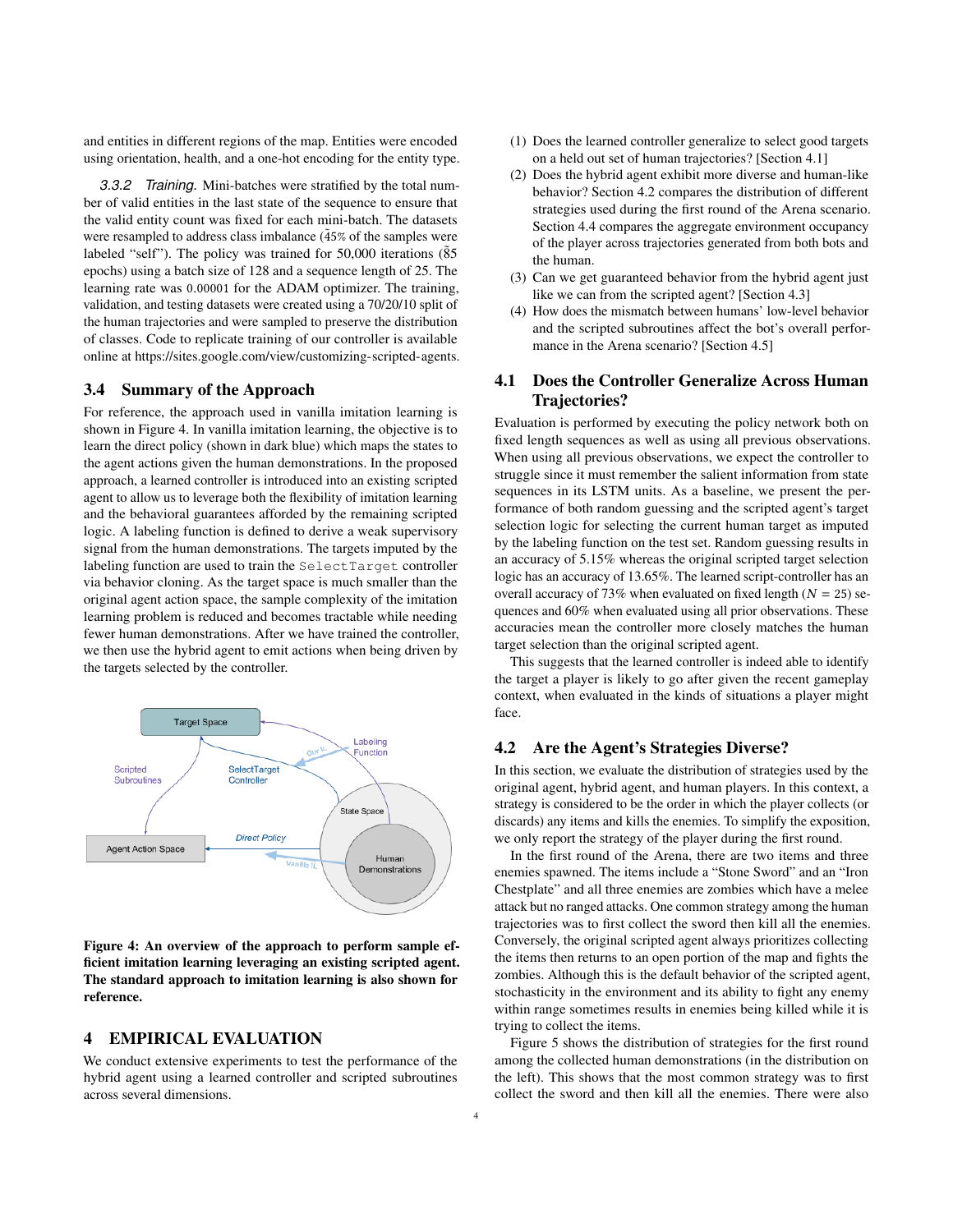<span id="page-4-2"></span>

Figure 5: Distribution of strategies for the first round of the Arena: Strategies are determined by the order of player events including picking up items, discarding items, and killing enemies. The following abbreviations are used: Kill enemy, Pick up item, and Discard item. When picking up or discarding items, the item is either Sword or Chestplate. The ATTACK\_ONLY strategy is when the player attacks the enemies without any item and dies before killing a single enemy.

many other strategies including collecting both items (sword and chestplate) before killing the enemies and even a strategy in which the players beat the enemies without the use of any of the items. As these trajectories included non-experts, there are also a number of different strategies which are ineffective such as "ATTACK\_ONLY" in which the player died without collecting any items or killing enemies.

There are fewer strategies employed by the scripted agent (shown in the central plot in Figure [5\)](#page-4-2) which is to be expected given the inflexible logic used for selecting the current target. As the environment is stochastic and the scripted agent will always attack an enemy that is within range, there is actually more diversity in the behavior than might otherwise be expected. The individual strategies share common characteristics as the agent always collected the sword ("PS") before the armor ("PC"). Additionally, the first three strategies (accounting for 77.21% of the strategies employed by the scripted agent) only vary in whether the player collected the items and lost (the second strategy) or was able to kill an enemy before collecting the armor (the third strategy).

The distribution of strategies employed by the agent using the learned target selection is presented in the right distribution from Figure [5.](#page-4-2) The modified agent exhibits a larger set of strategies than the original scripted agent including strategies unique to the human demonstrations as well as strategies unique to the scripted bot. The top two strategies are bot prominent strategies employed in the human demonstrations ("PS\_K\_K\_K" and "ATTACK\_ONLY"). The third most common strategy, "PS\_K\_PC\_K\_K," is also the third most common strategy exhibited by the scripted agent and is not shown in any of the human demonstrations.

The total variation between the distribution of the scripted agent's strategies (viewed as a discrete probability distribution) and the human strategies is 0.8375; whereas the total variation between the distribution of the hybrid agent's strategies and the human strategies is 0.4487. This suggests that the hybrid agent indeed produces more diverse, human-like behavior.

# <span id="page-4-1"></span>4.3 Can the Agent Produce Guaranteed Behavior?

In this section, the hybrid agent is evaluated with respect to preserving two behavior guarantees provided by the scripted sub-policies: the use of health restoring items and discarding useless items. As

the training demonstrations were collected from non-experts, some of the demonstrations contain examples violating the desired behavior guarantees. Consequently, standard imitation learning approaches cannot hope to consistently produce behavior which complies with the desired guarantees much less provide guarantees about the agent's behavior. To evaluate these behavior guarantees, we defined two related constraints to check for behavior violations on the trajectories of the hybrid agent and the human demonstrations.

As we would like to ensure that the agent uses health restoring items when needed, a constraint was defined which ensured that the agent did not have any unused health recovery items in its inventory when it died. Five of the 33 human demonstrations (15.15%) violated this constraint. As expected, none of the trajectories collected from the scripted agent nor the hybrid agent violated this constraint.

As items are automatically picked up when they are touched by the agent, the second constraint was defined more flexibly and simply checked if the agent discarded the useless items within 1 minute. This constraint was violated by 23 of the 33 human demonstrations (69.70%). Furthermore, the majority (68.86%) of the states from the human demonstrations included inventories containing useless items. As with the previous constraint, neither the scripted agent nor the hybrid agent violated this constraint.

# <span id="page-4-0"></span>4.4 Can the Learned Controller Affect Other Scripted Subroutines?

The behavior of the agents and humans were also evaluated with respect to the occupancy of the map across all trajectories visualized as heatmaps in Figure [6.](#page-5-1) This represents another dimension of playstyle in which the scripted agent is distinct from the human players. Although this form of evaluation does not capture the specific context or subgoal of the player, it provides insight into the aspects of behavior across trajectories.

All the heatmaps show a moderate degree of occupancy for points on the left and right of the map. These points correspond to the item spawn locations; their high visitation suggests that both the humans and the agents have a tendency to collect these items. The human demonstrations (shown in the left heatmap) show a somewhat uniform occupancy for the locations between the items with a slightly higher occupancy in the center where the player is spawned.

The heatmap for the scripted agent (shown in the center heatmap) shows a high frequency of occupancy for the left, right, top and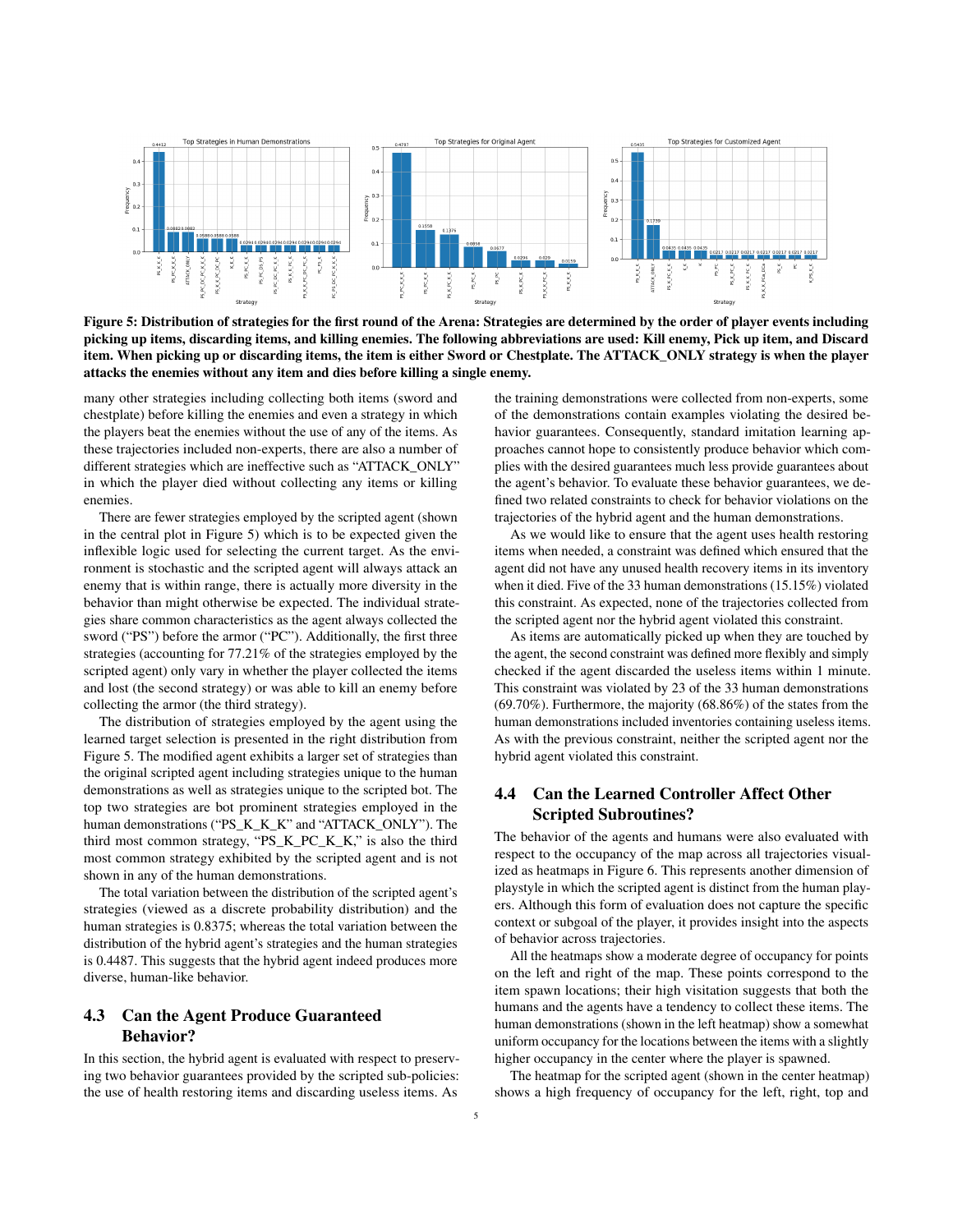<span id="page-5-1"></span>

(a) Gladiator Arena (b) Human Demonstrations (c) Scripted Agent (d) Learned Agent

Figure 6: Heatmap of player occupancy information given a top-down view of the scenario for the human demonstrations, scripted agent, and learned agent. Frequently occupied locations are shown in red. Item spawn locations are shown on the left and right and the "home square" location (used by the scripted bot) is shown on the top and bottom of the arena map.

bottom points of the map. The high occupancy locations in the top and bottom of the map are locations known to the scripted bot and used as a default location when there are no other targets to pursue. This ensures that the agent will not move to a location where it may be cornered by enemies. The degree to which these four locations are occupied by the scripted agent illustrates the consistency of its behavior across trajectories which is distinct from the behavior shown in the human demonstrations. In contrast, the hybrid agent's occupancy map does not prioritize the top and bottom locations and visually mimics the occupancy of human demonstrations.

# <span id="page-5-0"></span>4.5 Is the Agent's Overall Performance Affected?

The overall performance of an agent in a trajectory is evaluated by recording the level the player was able to reach. The performance of the humans, scripted agent, and hybrid agent across the collected trajectories is shown in Figure [7.](#page-5-2) The distribution of human performance shows a distinct split in ability in which some demonstrations were able to complete all 7 levels whereas many others were defeated on levels 2-4. The scripted agent showed a similar trend around levels 2 and 4 but had significantly fewer trajectories reaching level 7 (12%). The hybrid agent showed some performance degradation as it was defeated more often during level 2 and seldom reached the 4th level and beyond.

The second level introduces multiple ranged units which often defeat the players. The successful human demonstrations often employ a number of different behaviors such as strafing, dodging, and using ranged weapons themselves for which the bot does not have any

corresponding subroutines. As a result, the use of a more human-like SelectTarget controller can hinder the bot's performance when human-like subroutines are necessary for the current target to be achievable.

# 5 DISCUSSION

We have presented a robust and sample efficient approach for enhancing the behavior of existing scripted agents. We defined a controller within such scripted agents and developed an efficient technique for deriving supervisory signal from player trajectories without requiring fine-grained alignment between the human and bot trajectories. This approach was demonstrated within Minecraft and was shown to exhibit more human-like behavior with respect to gameplay strategies and map occupancy.

There are also a number of remaining open questions pertaining to this approach. There are challenges in evaluating human-like behavior, especially in the context of a hybrid agent as we would like to evaluate the aspects of behavior affected by the learned metacontroller. In the presented hybrid agent, the impact of the metacontroller had a direct impact on the order in which the player interacted with the items and enemies in the surroundings (strategy). These strategies provided a compact representation of the trajectory which was heavily influenced by the learned component allowing comparison and quantitative evaluation. However, this evaluation is specific to the given task and parameterization of the hybrid agent and does not necessarily generalize to other scenarios or hybrid agents. Additionally, an important property of the labeling function

<span id="page-5-2"></span>

Figure 7: Distribution of the last level reached in the human demonstrations, scripted agent, and hybrid agent.